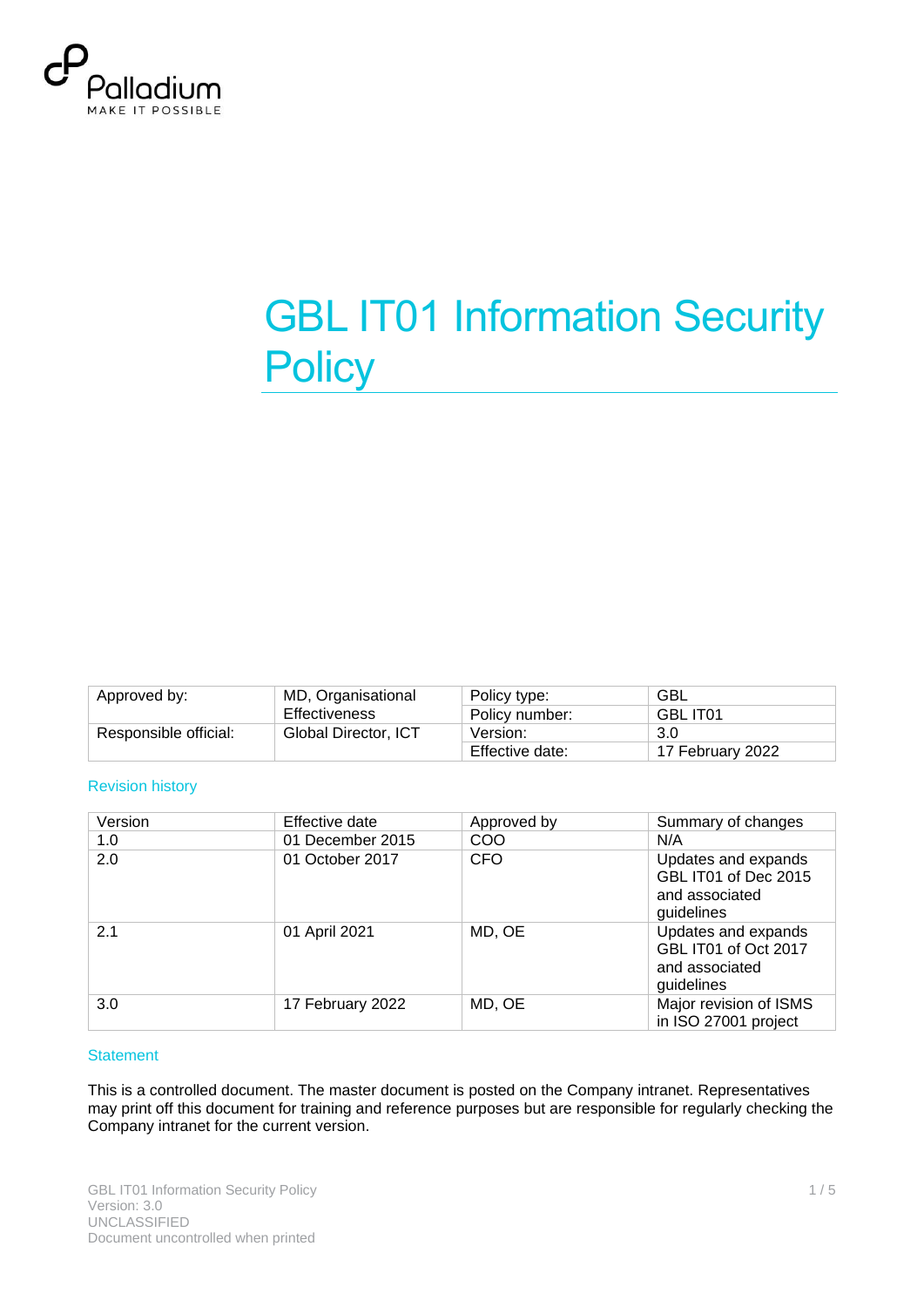# Contents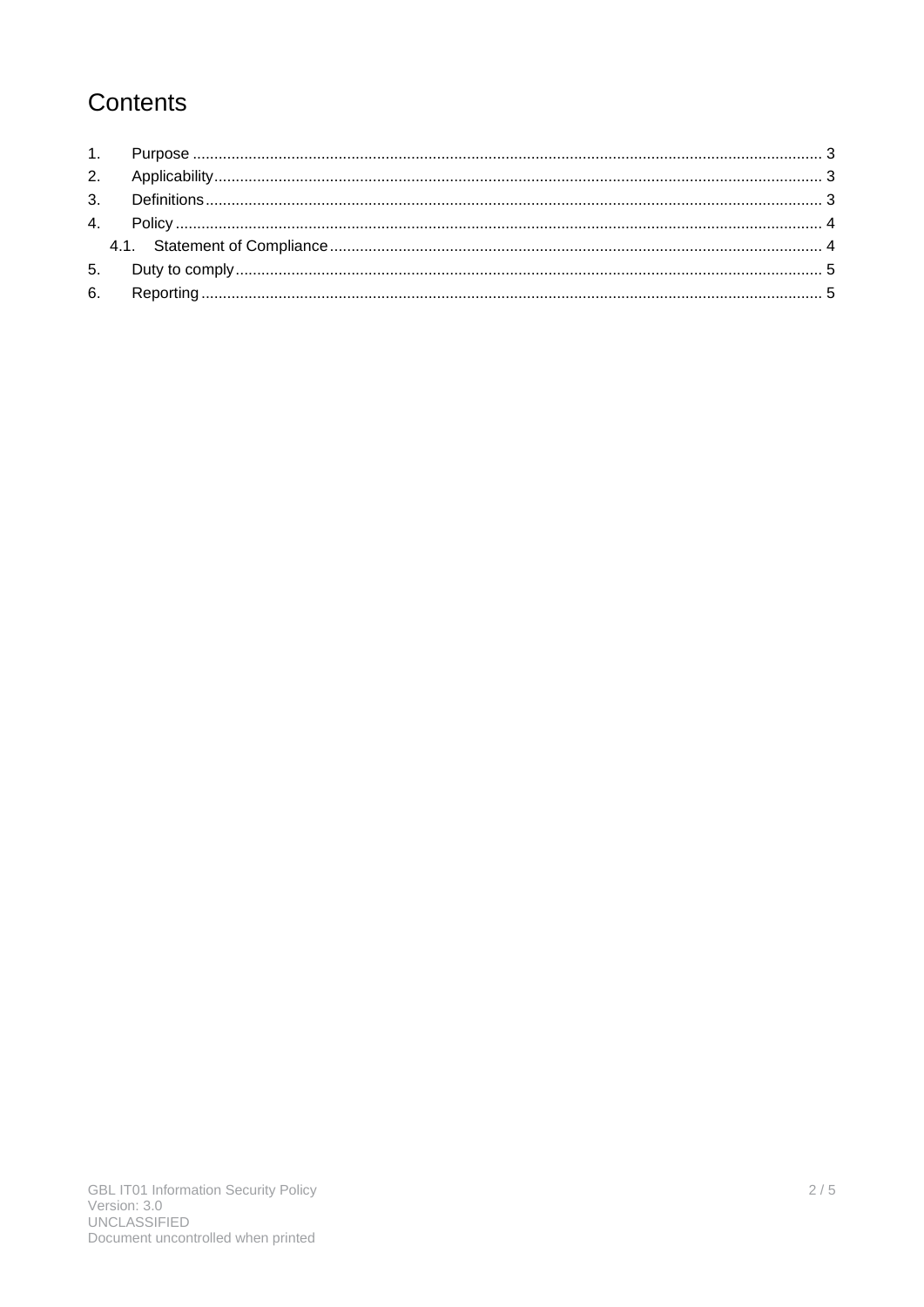## <span id="page-2-0"></span>1. Purpose

This Policy aims to be a 'Statement of Compliance' to Information Security within Palladium, as set by the Board of Directors and implemented through the Corporate Leadership Team and Regional Partners.

# <span id="page-2-1"></span>2. Applicability

This Policy is applicable globally to all Company operations and all Representatives of the Company. It applies to joint ventures where the Company has a controlling interest and to any project where the Company has responsibility for the functions of the Responsible Official. Any deviation from this Policy requires the approval of the Responsible Official.

The Company has in place Guidelines, SOPs, Business Processes and Tools to support implementation of this Policy.

The Responsible Official, with input from the business as appropriate, is responsible for preparing and implementing the related Guidelines, SOPs, Business Processes and Tools.

### <span id="page-2-2"></span>3. Definitions

"Availability" is one of the three principles of Information Security where assurance is given that information is available to the organisation and interested parties who are authorised to have access to it, when and where they need to use and process it. In practice ensuring that information is available for those who are authorised to use it based upon its security classification.

"Company" refers to Palladium Group Holdings Pty Ltd and all of its subsidiaries or related companies.

"Confidentiality" is one of the three principles of Information Security where information, in any form, while in storage, being processed or communicated, shall be protected to ensure it is only available to those that are authorised by the organisation and/or the information owners to have access to, and use of, the information.

"Employee" means any person who has a part-time, full-time, intermittent, continuous, or fixed-term employment relationship with the Company.

"Integrity" is one of the three principles of Information Security where assurance is given that information in storage, being processed or communicated is accurate and complete; that it is correctly processed and has not been modified in any unauthorised way. The integrity of the networks and information systems that they connect to are also important to ensure that these operate in ways that the organisation intends them to be operated.

"ISMS" or "Information Security Management System" is a framework of business processes, policies, procedures and various other security controls that defines an approach to information security and works to measure and continually improve it,

"Management Review" is a regular meeting where senior management review the effectiveness of the ISMS.

"Objectives" are goals which are set to ensure that the Information Security Policy requirements are met and continual improvement is achieved.

"PESTLE" or "STEEPLE" is a methodology for determining external security issues that could impact Information Security by identifying influences from Political; Economic; Social; Technological; Legal; Environmental and Ethical events.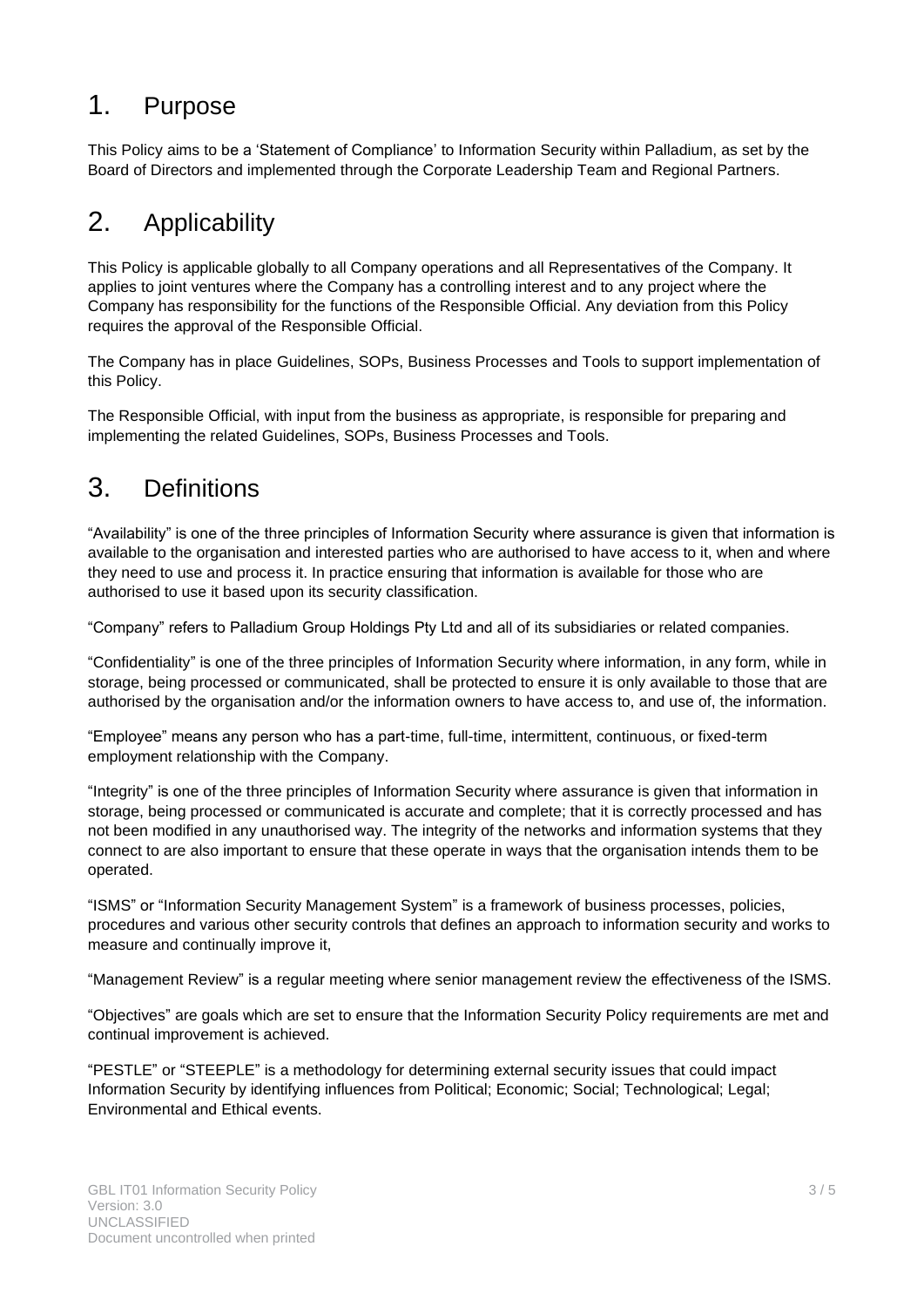"Representative" means an Employee or any person who has an independent individual contractual relationship with the Company, whether as a contractor, consultant or agent of the Company. This includes non-executive directors of the board.

"SWOT" is a methodology for determining internal security issues that could impact Information Security by identifying Strengths, Weaknesses, Opportunities and Threats.

# <span id="page-3-0"></span>4. Policy

#### <span id="page-3-1"></span>4.1. Statement of Compliance

In this Information Security Policy, Palladium has defined its commitment to protecting information through the Information Security Management System (ISMS) which ensures:

- **Confidentiality**: ensuring that information is accessible only to those authorised to have access;
- **Integrity**: safeguarding the accuracy and completeness of information and processing methods; and
- **Availability**: ensuring that authorised users have access to information and associated assets.

The ISMS effectiveness is achieved through understanding the risks and opportunities that may impact information within the Company and by using several controls, including policies, processes, procedures, software, and hardware functions; and managing these issues in ways that are beneficial to the Company and its interested parties.

These controls are continually monitored, reviewed, and improved to ensure that specific security and business objectives are met. This is operated in conjunction with other business management processes and incorporates the applicable statutory and contractual requirements.

Objectives have been defined primarily through the SWOT and PESTLE, although some may come from the Risk Assessment and the Management Review. They are designed to drive the management system forward and bring about continual improvement. Objectives focus on improving confidentiality, integrity and availability.

The ISMS has been designed to address legislation as listed in the ISMS Legal Register.

Palladium operates a programme of information security awareness and compliance through company inductions, training, and internal audits.

All employees are empowered to identify any potential security weaknesses and/or events which could be Information Security Incidents and report through the appropriate management channels.

A robust system is in place to continually improve the security controls by:

- Taking account of changes to business requirements and priorities;
- Considering new threat and vulnerabilities which may impact the business;
- Reviewing the effectiveness of the ISMS through internal audits and the Management Review process.

The overall intent of this management system is to give customers and other interested parties confidence in Palladium's ability to protect all information held or processed by the Company.